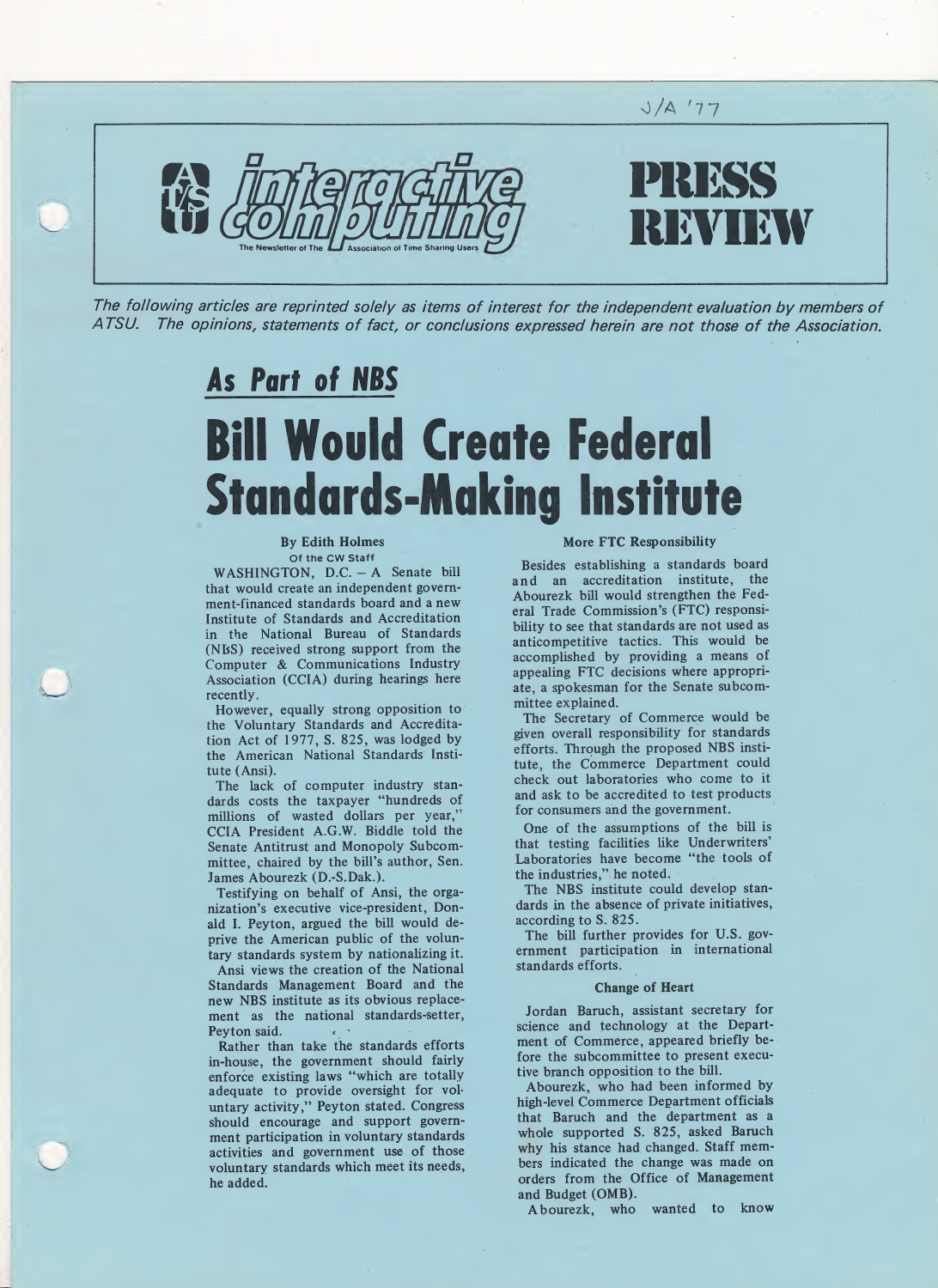Baruch's personal opinion about the bill, asked that he provide it, and Baruch said he would ask the White House for permission to do so.

Last week a subcommittee staff member indicated Baruch had provided.his "qualified" approval of the bill without indicating why OMB had asked that he oppose it,

During the hearings, the CCIA's Biddle explained to subcommittee members that the lack of compatibility between mainframes makes it difficult for users to move easily from one manufacturer's system to another's.

There is no institutional mechanism to encourage voluntary private-sector standards bodies to act in any but their own self-interest, Biddle said, citing Ansi X-3 committee contributions regarding a standard to permit the interconnection of peripheral products to mainframes as an example.

The Computer and Business Equipment Manufacturers Association (Cbema) has served as the secretariat of Ansi X-3 for several years, and IBM is a key Cbema member, Biddle said in explaining the industry leader's potential for influencing any standards-making process.

"A mechanism must be developed and implemented to prioritize the development of those standards that will be most beneficial to users and to the nation," Biddle said. "In our industry we have numerous standards dealing with how a magnetic tape reel should be labeled, or physically specified, as well as standard numerical designations for cities.

"We do not, however, have standard higher level computer languages that perinit a program written for one manufacturer's machine to be run without change on another's machine," he said. "Nor do we have standards for the efficient highspeed usage of computer/communication networks or standards for the interconnection of the various units of hardware and software that go together to make a computer system.

The CCIA recommended Congress create a Computer & Communications Standards Board (CCSB), modeled after the Financial Accounting Standards Board (FASB), which would be under the full-time direction and control of a board of directors drawn from both the government and the private sector, including representatives from large and small providers and users.

The CCIA also proposed an addition to S. 825 which would require that standards be developed for the interconnection of devices made by different manufacturers.

Reprinted with permission of Computerworld, July 11, 1977, Copyright 1977.

## **Computer nett** conferences a

By Don Wood Special to Minicomputer News

NEWARK, NJ - Scientists around the na tion can now hold conferences without <sup>&</sup>lt; leaving their offices, send electronicallydelivered messages to their colleagues from hotel rooms and write, edit and submit journal articles from poolside. Using a minicomputer-based Electronic Informa- ' tion Exchange System (EIES), researchers <sup>1</sup> in specialized disciplines can exchange ideas and compare notes on a daily basis, even if their colleagues are hundreds of miles away.

i

ł

i

i

1

ı

All they need is a terminal and access to a telephone. By dialing a local number, they connect with a nation-wide teleconferencing network developed by Murry Turoff of the New Jersey Institute Technology.

EIES is now being tested by more than 200 scientists under National Science Foundation support, but Turoff predicts that a third or more of all scientists will  $\|\cdot\|$ use descendant systems within 20 years.

Most current EIES users belong to "invisible colleges" — informal groups of 10 to 50 researchers all working in the same specialized field though widely separated geographically.

"The system itself may be viewed as a large common blackboard available to

### With a terminal and a telephone a scientist can set up a national conference.

scientific users of the system regardless of their location or their preferred time of use," Turoff said. Users communicate through four major modes - a private message system, a conference system, a bulletin and a personal notebook. Additional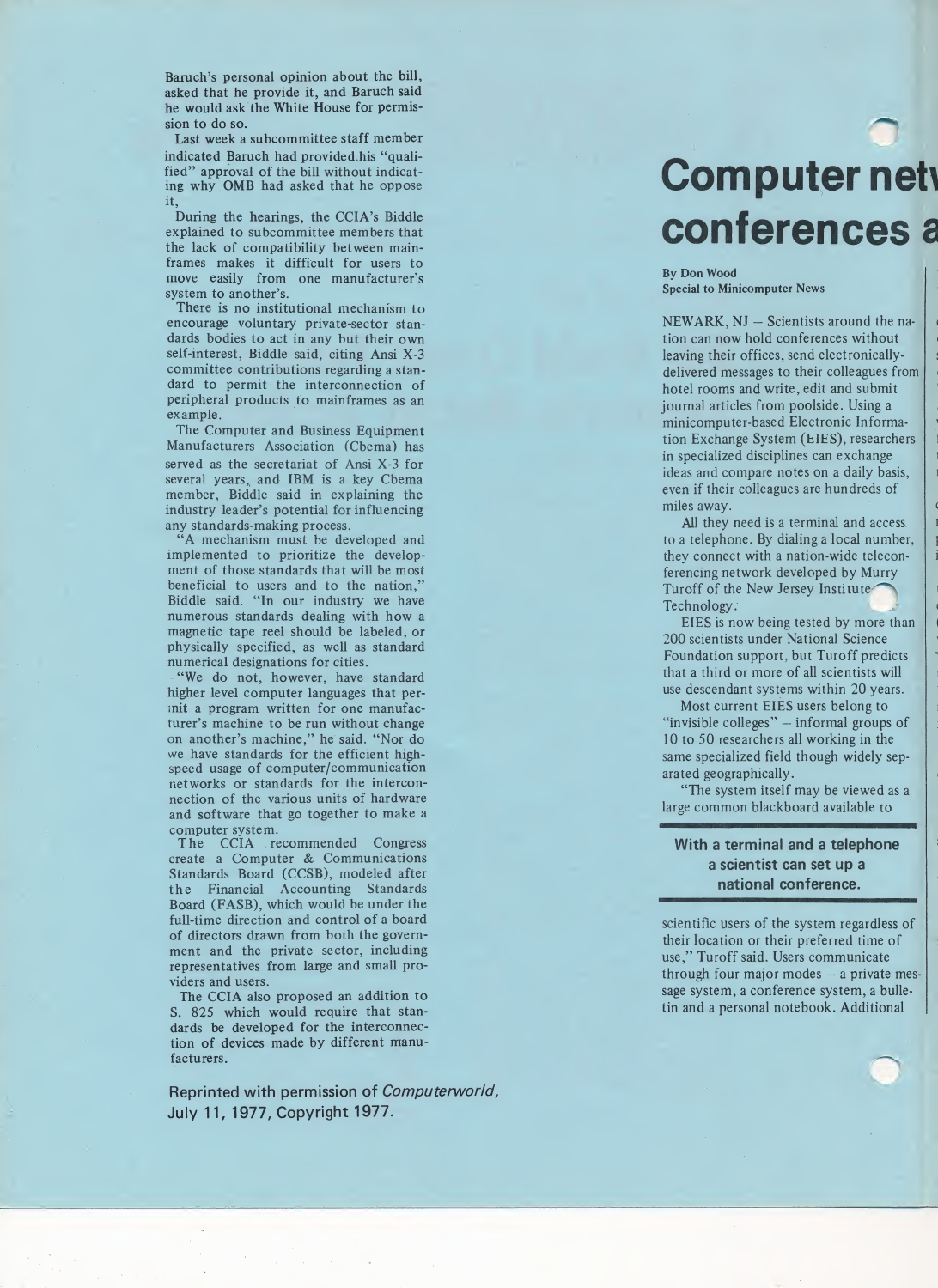### twork allows daily research among scientists all overthe country

features can supplement these modes if the user desires.

On the private message system, a user can send an "electronic letter" to any other individual or group. Incoming messages are stored until the addressee signs on the system, when he can retrieve them. The computer stores messages for about a week after delivery; if the recipient wishes a permanent copy, he can transfer it to his personal notebook. The system automatically notifies senders when messages are delivered.

Most established groups have on-going conferences during which a conference moderator acts as chairman by encouraging participation, editing comments and keeping discussion relevant to the topic.

Conferences may take several months to c olete, but participants can add con hts whenever convenient for them (say, three in the morning). Users can review comments made since the last time they signed on the system, recall comments from any previous data, or search the on-going proceedings by keyword, name, and so forth. Normally, proceedings are limited to 300 comments, but the number may be adjusted if necessary. Either the author or the conference moderator may edit or delete outdated or irrelevant comments.

Any user can set up a temporary conference to discuss a problem common to some sub-group. He then functions as conference moderator. Temporary conferences are generally limited to 50 comments. However, several participants can pool their allocations if more space is needed.

Each user group has a bulletin which serves as the group's journal. Authors write and edit papers in their personal notebooks, then notify the bulletin editor when ready to submit their papers for publication. The bulletin editor chooses

reviewers, who discuss the paper anonymously with the author. After acceptance, the paper is published in the bulletin where any user can retrieve it.

Members can also submit news or business items to the bulletin. The system automatically tallies votes on business items and displays results to readers.

Users have a 50-page notebook for personal use. This is basically a personal file for storing correspondence, retaining copies of items, and writing and editing material such as conference comments or technical papers. Two or more users may merge their notebooks and a user can open portions of his notebook to others

The system leads beginners through its features so that anyone can use it after 30 minutes of instruction, Turoff said.

for reading and writing or for reading only. Additional features of EIES include:

• User Directory: users enter name, address, telephone number and brief descriptions of themselves and their interests. The directory can be scanned geographically by name, profession, keyword, zip code and area code.

• Hal Zilog: users see Hal Zilog as <sup>a</sup> mem ber of the system, but he's actually a microprocessor. When fully developed, Hal will be on call for all users to do simple terminal graphics as well as statistical and modeling routines. Also, users could request Hal to access a large data base somewhere, manipulate data, perform other chores and display results.

• Pen Name: users select pen names that allow them to send messages or make comments anonymously if desired.

• Coffee Break: Users can write jokes or funny stories and swap gossip much as they would during a face-to-face coffee break. Originally called Graffiti, the designers felt that name lacked dignity. • Text Editing: Users can prepare texts easily and quickly using this feature.

Anyone can use EIES after only 30 minutes of instruction, Turoff said. The system leads beginners step by step through the various communication modes and features. As users become more experienced, they can take advantage of the more advanced features and even write their own commands for operations they perform often.

Turoff said EIES is cheaper than long distance phone calls and the U.S. Mails and its costs will drop as more users come online. For 300 users, the system costs about \$8 per hour; with 800 or more users, costs drop below \$5 per hour.

EIES and descendant systems will have a profound impact on human communications, Turoff predicts. The chief bottleneck in making the system generally available is difficult access to terminals. But as terminal prices drop in the next few years, Turoff sees more and more people joining the system. Perhaps libraries will install terminals for public use; Turoff suggested.

Newspapers may be delivered electronically and magazines and journals will publish hard copies only on specific demand, he added.

The hardware heart of EIES is two Interdata 7/32 minicomputers, each con nected via separate disk controllers to DD/32 dual disk systems with more than 200 megabytes of capacity, Turoff said. Only one of the minicomputers is actually used to operate EIES; the other performs different functions, but can take over the system if trouble develops in the first.

Reprinted with permission of Minicomputer News, June 3, 1977, Copyright 1977.